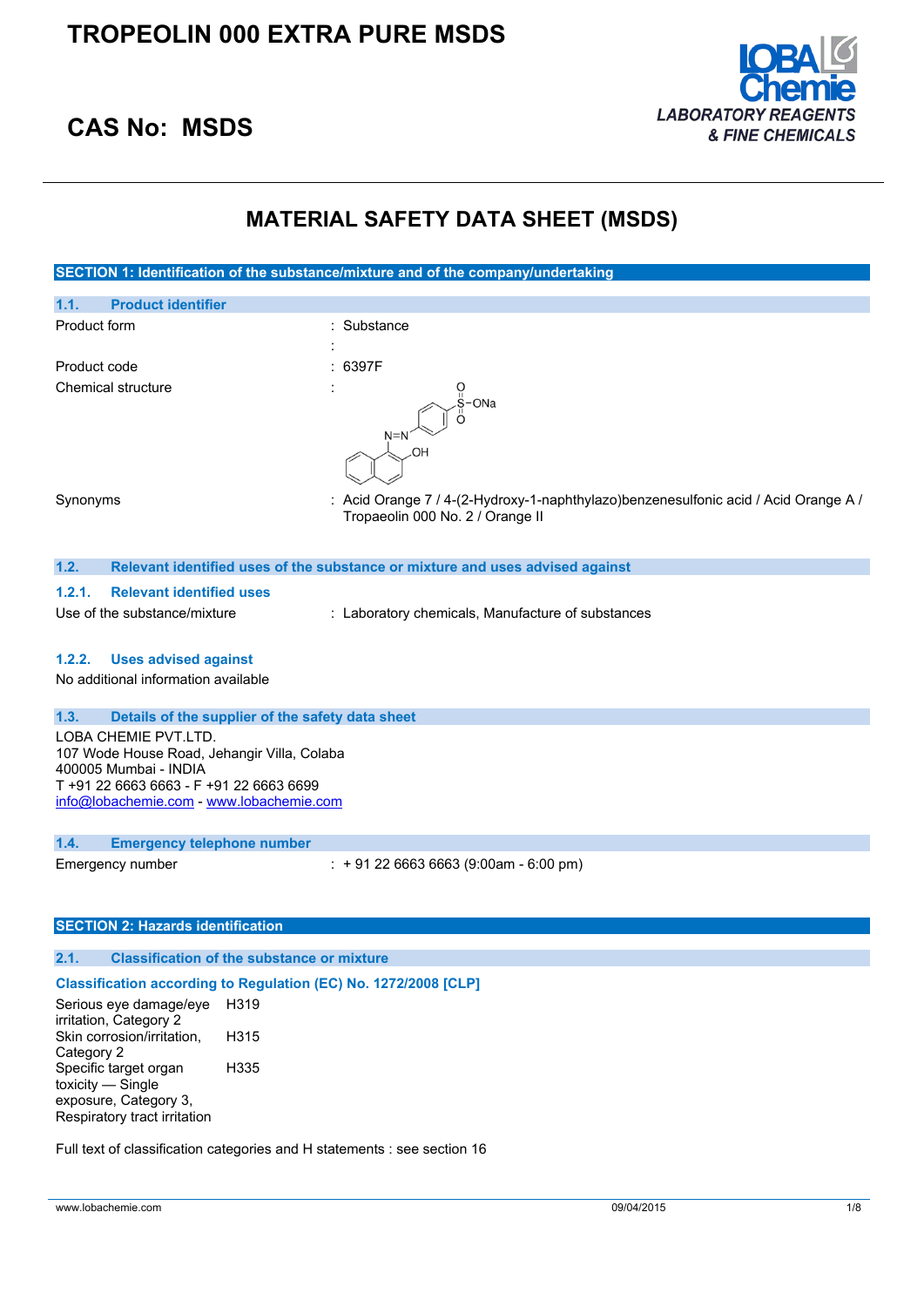#### **Classification according to Directive 67/548/EEC or 1999/45/EC**

Xi; R36/37/38 Full text of R-phrases: see section 16

### **Adverse physicochemical, human health and environmental effects** No additional information available

#### **2.2. Label elements**

| Labelling according to Regulation (EC) No. 1272/2008 [CLP] |                                                                                                                                                                                                                             |
|------------------------------------------------------------|-----------------------------------------------------------------------------------------------------------------------------------------------------------------------------------------------------------------------------|
| Hazard pictograms (CLP)                                    | GHS07                                                                                                                                                                                                                       |
| Signal word (CLP)                                          | : Warning                                                                                                                                                                                                                   |
| Hazard statements (CLP)                                    | : H315 - Causes skin irritation<br>H319 - Causes serious eye irritation<br>H335 - May cause respiratory irritation                                                                                                          |
| Precautionary statements (CLP)                             | $\therefore$ P261 - Avoid breathing dust/fume/gas/mist/vapours/spray<br>P305+P351+P338 - IF IN EYES: Rinse cautiously with water for several minutes.<br>Remove contact lenses, if present and easy to do. Continue rinsing |

### **2.3. Other hazards**

No additional information available

| <b>SECTION 3: Composition/information on ingredients</b> |                                       |  |
|----------------------------------------------------------|---------------------------------------|--|
|                                                          |                                       |  |
| 3.1.                                                     | <b>Substance</b>                      |  |
| Name                                                     | $\therefore$ TROPEOLIN 000 Extra Pure |  |
|                                                          |                                       |  |

Full text of R- and H-phrases: see section 16

| <b>Mixture</b> |  |
|----------------|--|
| .              |  |

Not applicable

| <b>SECTION 4: First aid measures</b>             |                                                                                                                                                                                        |     |
|--------------------------------------------------|----------------------------------------------------------------------------------------------------------------------------------------------------------------------------------------|-----|
|                                                  |                                                                                                                                                                                        |     |
| 4.1.<br><b>Description of first aid measures</b> |                                                                                                                                                                                        |     |
| First-aid measures after inhalation              | : Remove victim to fresh air and keep at rest in a position comfortable for breathing.<br>Call a POISON CENTER or doctor/physician if you feel unwell.                                 |     |
| First-aid measures after skin contact            | : Wash with plenty of soap and water. Wash contaminated clothing before reuse. If<br>skin irritation occurs: Get medical advice/attention. Specific treatment (see  on this<br>label). |     |
| www.lobachemie.com                               | 09/04/2015                                                                                                                                                                             | 2/8 |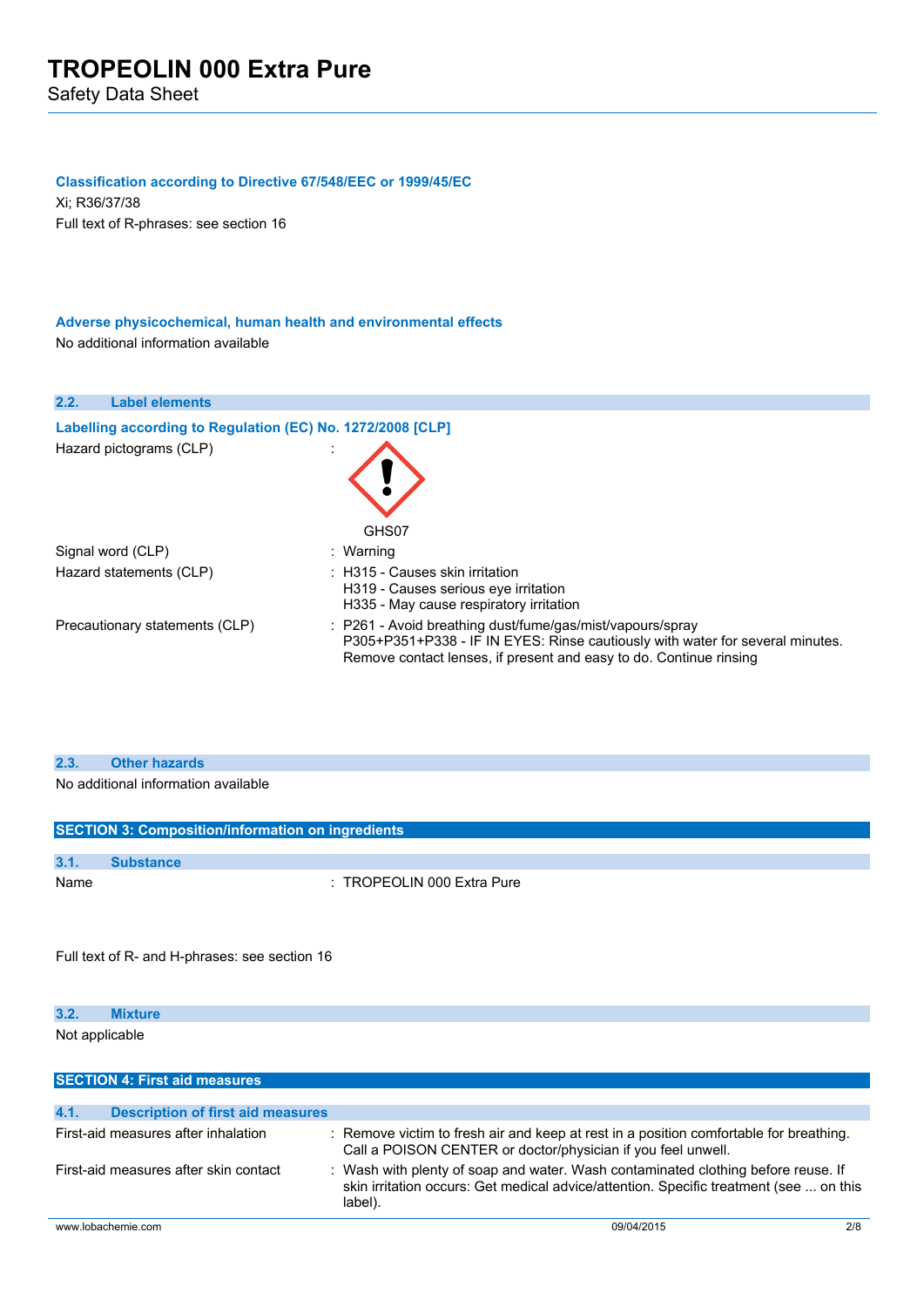Safety Data Sheet

| First-aid measures after eye contact                                        | : Rinse cautiously with water for several minutes. Remove contact lenses, if present<br>and easy to do. Continue rinsing. If eye irritation persists: Get medical<br>advice/attention. |
|-----------------------------------------------------------------------------|----------------------------------------------------------------------------------------------------------------------------------------------------------------------------------------|
| First-aid measures after ingestion                                          | : Rinse mouth out with water. If you feel unwell, seek medical advice.                                                                                                                 |
| 4.2.<br>Most important symptoms and effects, both acute and delayed         |                                                                                                                                                                                        |
| Symptoms/injuries after inhalation                                          | : May cause respiratory irritation.                                                                                                                                                    |
| Symptoms/injuries after skin contact                                        | : Causes skin irritation.                                                                                                                                                              |
| Symptoms/injuries after eye contact                                         | : Causes serious eye irritation.                                                                                                                                                       |
| 4.3.                                                                        | Indication of any immediate medical attention and special treatment needed                                                                                                             |
| Treat symptomatically.                                                      |                                                                                                                                                                                        |
| <b>SECTION 5: Firefighting measures</b>                                     |                                                                                                                                                                                        |
| 5.1.<br><b>Extinguishing media</b>                                          |                                                                                                                                                                                        |
| Suitable extinguishing media                                                | : dry chemical powder, alcohol-resistant foam, carbon dioxide (CO2).                                                                                                                   |
| Unsuitable extinguishing media                                              | : Do not use a heavy water stream.                                                                                                                                                     |
|                                                                             |                                                                                                                                                                                        |
| 5.2.<br>Special hazards arising from the substance or mixture               |                                                                                                                                                                                        |
| No additional information available                                         |                                                                                                                                                                                        |
| 5.3.<br><b>Advice for firefighters</b>                                      |                                                                                                                                                                                        |
| Protection during firefighting                                              | : Do not attempt to take action without suitable protective equipment.                                                                                                                 |
| <b>SECTION 6: Accidental release measures</b>                               |                                                                                                                                                                                        |
| 6.1.                                                                        | Personal precautions, protective equipment and emergency procedures                                                                                                                    |
| 6.1.1.<br>For non-emergency personnel                                       |                                                                                                                                                                                        |
| <b>Emergency procedures</b>                                                 | : Evacuate unnecessary personnel.                                                                                                                                                      |
|                                                                             |                                                                                                                                                                                        |
| 6.1.2.<br>For emergency responders                                          |                                                                                                                                                                                        |
| Protective equipment                                                        | : Use personal protective equipment as required.                                                                                                                                       |
| <b>Emergency procedures</b>                                                 | : Stop release.                                                                                                                                                                        |
| 6.2.<br><b>Environmental precautions</b>                                    |                                                                                                                                                                                        |
| Avoid release to the environment.                                           |                                                                                                                                                                                        |
| 6.3.<br>Methods and material for containment and cleaning up                |                                                                                                                                                                                        |
| Methods for cleaning up                                                     | : Clear up rapidly by scoop or vacuum.                                                                                                                                                 |
| <b>Reference to other sections</b><br>6.4.                                  |                                                                                                                                                                                        |
| No additional information available                                         |                                                                                                                                                                                        |
| <b>SECTION 7: Handling and storage</b>                                      |                                                                                                                                                                                        |
| 7.1.<br><b>Precautions for safe handling</b>                                |                                                                                                                                                                                        |
| Precautions for safe handling                                               | : Avoid breathing dust/fume/gas/mist/vapours/spray. Use only outdoors or in a well-<br>ventilated area.                                                                                |
| Hygiene measures                                                            | : Wash  thoroughly after handling.                                                                                                                                                     |
| 7.2.<br><b>Conditions for safe storage, including any incompatibilities</b> |                                                                                                                                                                                        |
| Storage conditions                                                          | : Keep container tightly closed. Store in original container. Store in a dry place.<br>Protect from moisture.                                                                          |
| <b>Specific end use(s)</b><br>7.3.                                          |                                                                                                                                                                                        |

No additional information available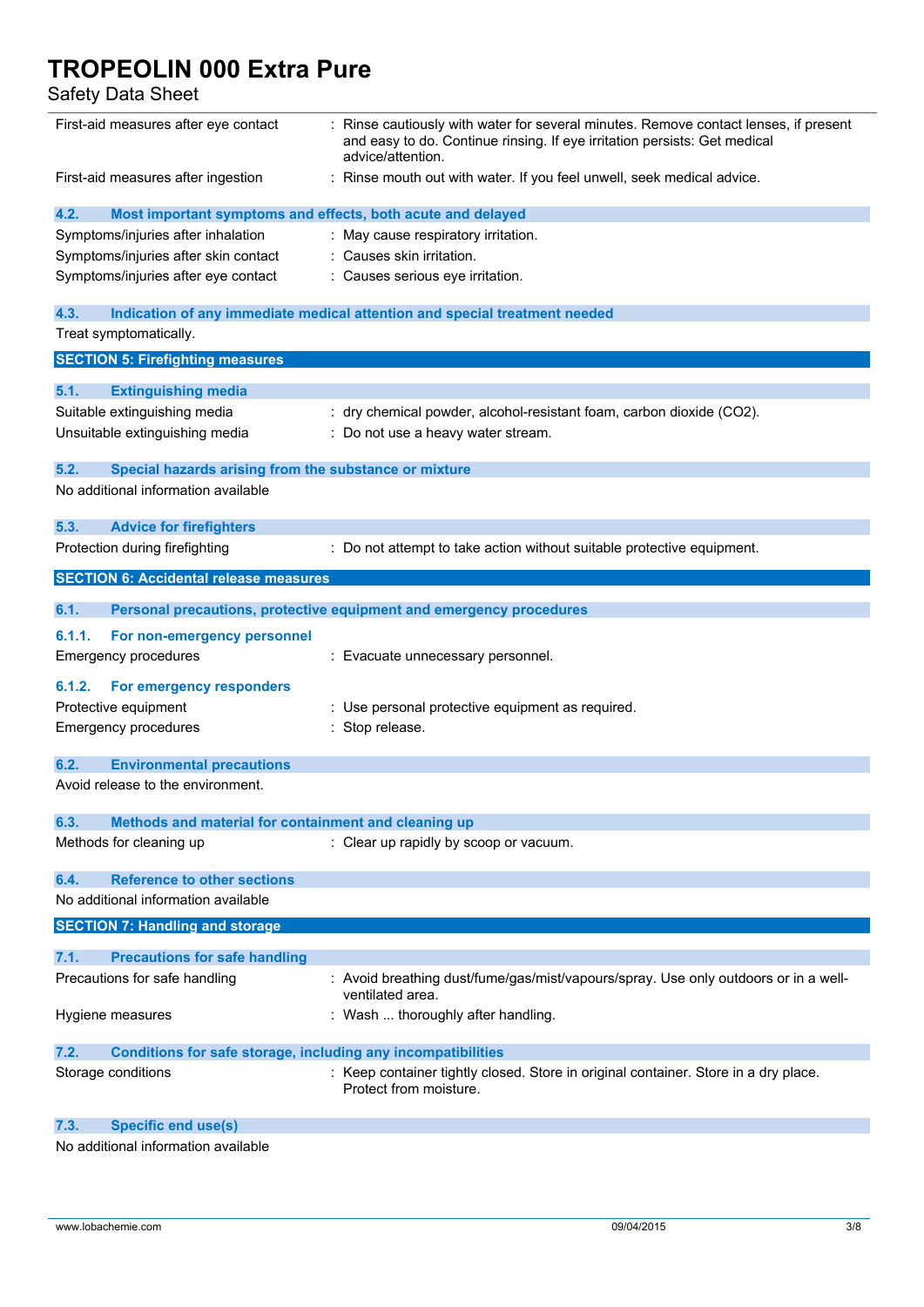Safety Data Sheet

**SECTION 8: Exposure controls/personal protection**

## **8.1. Control parameters**

No additional information available

| 8.2.                    | <b>Exposure controls</b>                              |                                     |
|-------------------------|-------------------------------------------------------|-------------------------------------|
|                         | Skin and body protection                              | : Wear suitable protective clothing |
|                         | <b>SECTION 9: Physical and chemical properties</b>    |                                     |
| 9.1.                    | Information on basic physical and chemical properties |                                     |
| Physical state          |                                                       | : Solid                             |
| Colour                  |                                                       | Orange powder.                      |
| Odour                   |                                                       | : odourless.                        |
| Odour threshold         |                                                       | : No data available                 |
| pH                      |                                                       | : No data available                 |
|                         | Relative evaporation rate (butylacetate=1)            | : No data available                 |
| Melting point           |                                                       | : 164 $^{\circ}$ C                  |
| Freezing point          |                                                       | No data available                   |
| Boiling point           |                                                       | : No data available                 |
| Flash point             |                                                       | No data available                   |
|                         | Auto-ignition temperature                             | : No data available                 |
|                         | Decomposition temperature                             | : No data available                 |
|                         | Flammability (solid, gas)                             | : No data available                 |
| Vapour pressure         |                                                       | : No data available                 |
|                         | Relative vapour density at 20 °C                      | : No data available                 |
| Relative density        |                                                       | : No data available                 |
| Solubility              |                                                       | : Water: 116 g/l (30°C)             |
| Log Pow                 |                                                       | : No data available                 |
|                         | Viscosity, kinematic                                  | : No data available                 |
|                         | Viscosity, dynamic                                    | : No data available                 |
|                         | Explosive properties                                  | : No data available                 |
|                         | Oxidising properties                                  | : No data available                 |
| <b>Explosive limits</b> |                                                       | : No data available                 |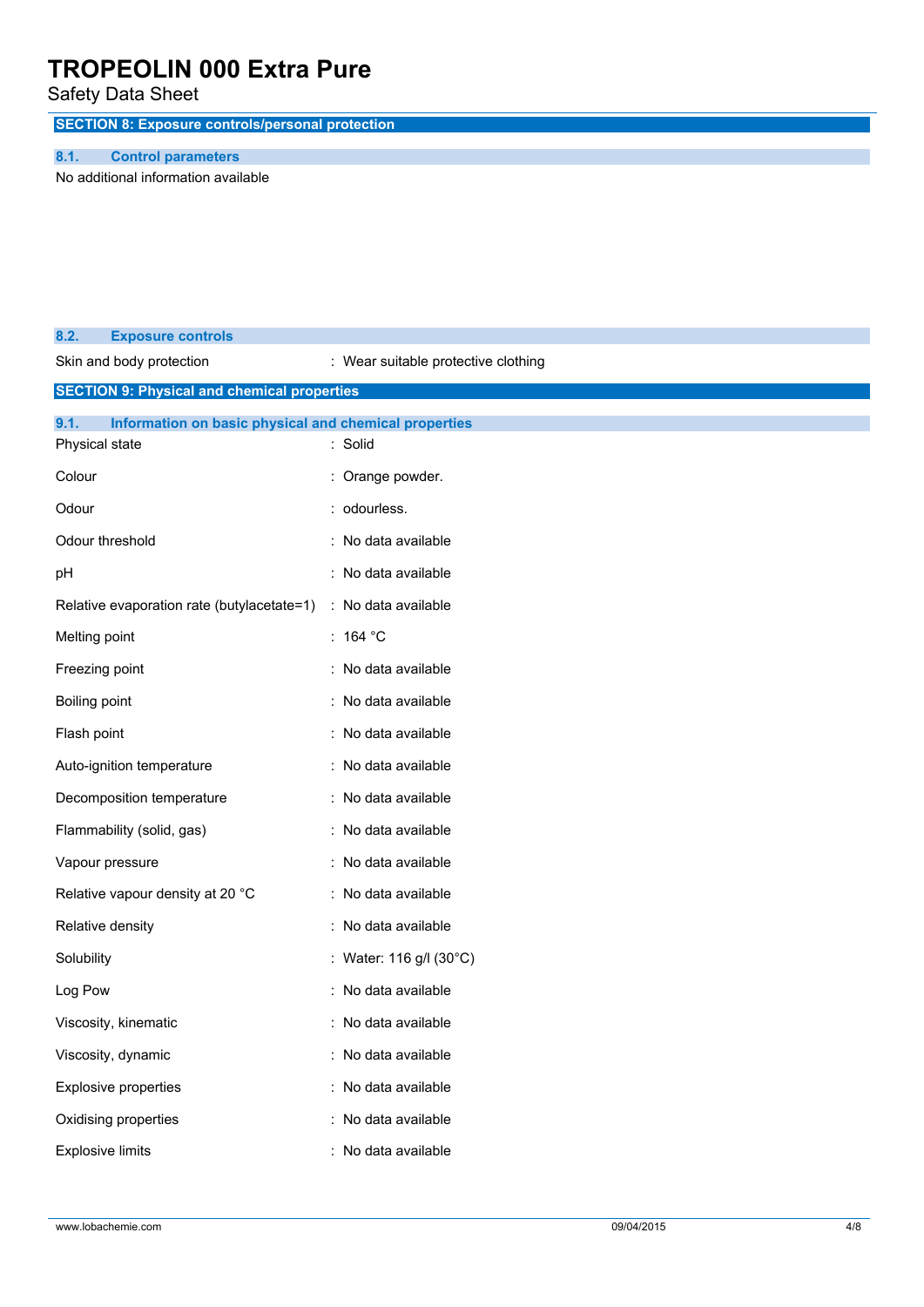Safety Data Sheet

| 9.2.                                | <b>Other information</b>                     |                                   |  |  |  |
|-------------------------------------|----------------------------------------------|-----------------------------------|--|--|--|
| No additional information available |                                              |                                   |  |  |  |
|                                     | <b>SECTION 10: Stability and reactivity</b>  |                                   |  |  |  |
| 10.1.                               | <b>Reactivity</b>                            |                                   |  |  |  |
|                                     | No additional information available          |                                   |  |  |  |
| 10.2.                               | <b>Chemical stability</b>                    |                                   |  |  |  |
|                                     | Stable under normal conditions.              |                                   |  |  |  |
| 10.3.                               | <b>Possibility of hazardous reactions</b>    |                                   |  |  |  |
|                                     | No additional information available          |                                   |  |  |  |
| 10.4.                               | <b>Conditions to avoid</b>                   |                                   |  |  |  |
|                                     | Direct sunlight. Air contact. Moisture.      |                                   |  |  |  |
| 10.5.                               | <b>Incompatible materials</b>                |                                   |  |  |  |
|                                     | No additional information available          |                                   |  |  |  |
| 10.6.                               | <b>Hazardous decomposition products</b>      |                                   |  |  |  |
|                                     | No additional information available          |                                   |  |  |  |
|                                     |                                              |                                   |  |  |  |
|                                     | <b>SECTION 11: Toxicological information</b> |                                   |  |  |  |
|                                     |                                              |                                   |  |  |  |
| 11.1.                               | Information on toxicological effects         |                                   |  |  |  |
| Acute toxicity                      |                                              | : Not classified                  |  |  |  |
|                                     |                                              |                                   |  |  |  |
|                                     |                                              |                                   |  |  |  |
|                                     | Skin corrosion/irritation                    | : Causes skin irritation.         |  |  |  |
|                                     | Serious eye damage/irritation                | : Causes serious eye irritation.  |  |  |  |
|                                     | Respiratory or skin sensitisation            | Not classified                    |  |  |  |
|                                     | Germ cell mutagenicity                       | Not classified                    |  |  |  |
|                                     | Carcinogenicity                              | Not classified                    |  |  |  |
|                                     | Reproductive toxicity                        | : Not classified                  |  |  |  |
|                                     | Specific target organ toxicity (single       | May cause respiratory irritation. |  |  |  |
| exposure)                           |                                              |                                   |  |  |  |
|                                     | Specific target organ toxicity (repeated     | : Not classified                  |  |  |  |
| exposure)                           |                                              |                                   |  |  |  |
|                                     | Aspiration hazard                            | : Not classified                  |  |  |  |

## **SECTION 12: Ecological information**

**12.1. Toxicity**

No additional information available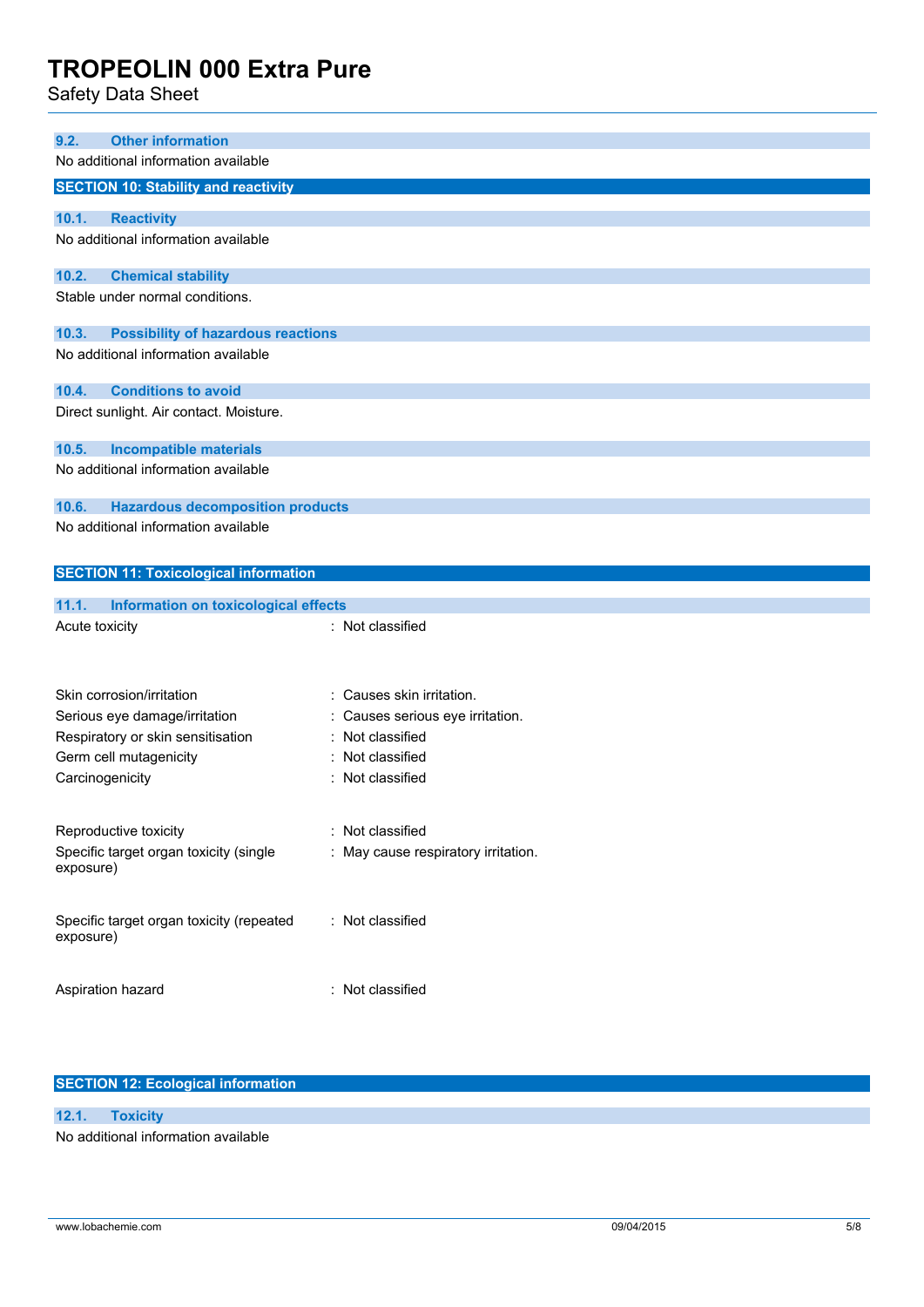Safety Data Sheet

| 12.2.<br><b>Persistence and degradability</b>      |                  |  |  |  |
|----------------------------------------------------|------------------|--|--|--|
| No additional information available                |                  |  |  |  |
| 12.3.<br><b>Bioaccumulative potential</b>          |                  |  |  |  |
| No additional information available                |                  |  |  |  |
| 12.4.<br><b>Mobility in soil</b>                   |                  |  |  |  |
| No additional information available                |                  |  |  |  |
|                                                    |                  |  |  |  |
| 12.5.<br><b>Results of PBT and vPvB assessment</b> |                  |  |  |  |
| No additional information available                |                  |  |  |  |
| 12.6.<br><b>Other adverse effects</b>              |                  |  |  |  |
| No additional information available                |                  |  |  |  |
| <b>SECTION 13: Disposal considerations</b>         |                  |  |  |  |
| 13.1.<br><b>Waste treatment methods</b>            |                  |  |  |  |
| No additional information available                |                  |  |  |  |
| <b>SECTION 14: Transport information</b>           |                  |  |  |  |
| In accordance with ADR / RID / IMDG / IATA / ADN   |                  |  |  |  |
| 14.1.<br><b>UN number</b>                          |                  |  |  |  |
| UN-No. (ADR)                                       | : Not applicable |  |  |  |
| UN-No. (IMDG)                                      | : Not applicable |  |  |  |
| UN-No.(IATA)                                       | : Not applicable |  |  |  |
| UN-No.(ADN)                                        | Not applicable   |  |  |  |
| UN-No. (RID)                                       | : Not applicable |  |  |  |
| 14.2.<br><b>UN proper shipping name</b>            |                  |  |  |  |
| Proper Shipping Name (ADR)                         | : Not applicable |  |  |  |
| Proper Shipping Name (IMDG)                        | : Not applicable |  |  |  |
| Proper Shipping Name (IATA)                        | : Not applicable |  |  |  |
| Proper Shipping Name (ADN)                         | : Not applicable |  |  |  |
| Proper Shipping Name (RID)                         | : Not applicable |  |  |  |
| 14.3.<br><b>Transport hazard class(es)</b>         |                  |  |  |  |
| <b>ADR</b>                                         |                  |  |  |  |
| Transport hazard class(es) (ADR)                   | : Not applicable |  |  |  |
| <b>IMDG</b>                                        |                  |  |  |  |
| Transport hazard class(es) (IMDG)                  | : Not applicable |  |  |  |
| <b>IATA</b>                                        |                  |  |  |  |
| Transport hazard class(es) (IATA)                  | : Not applicable |  |  |  |
|                                                    |                  |  |  |  |
| <b>ADN</b>                                         |                  |  |  |  |
| Transport hazard class(es) (ADN)                   | : Not applicable |  |  |  |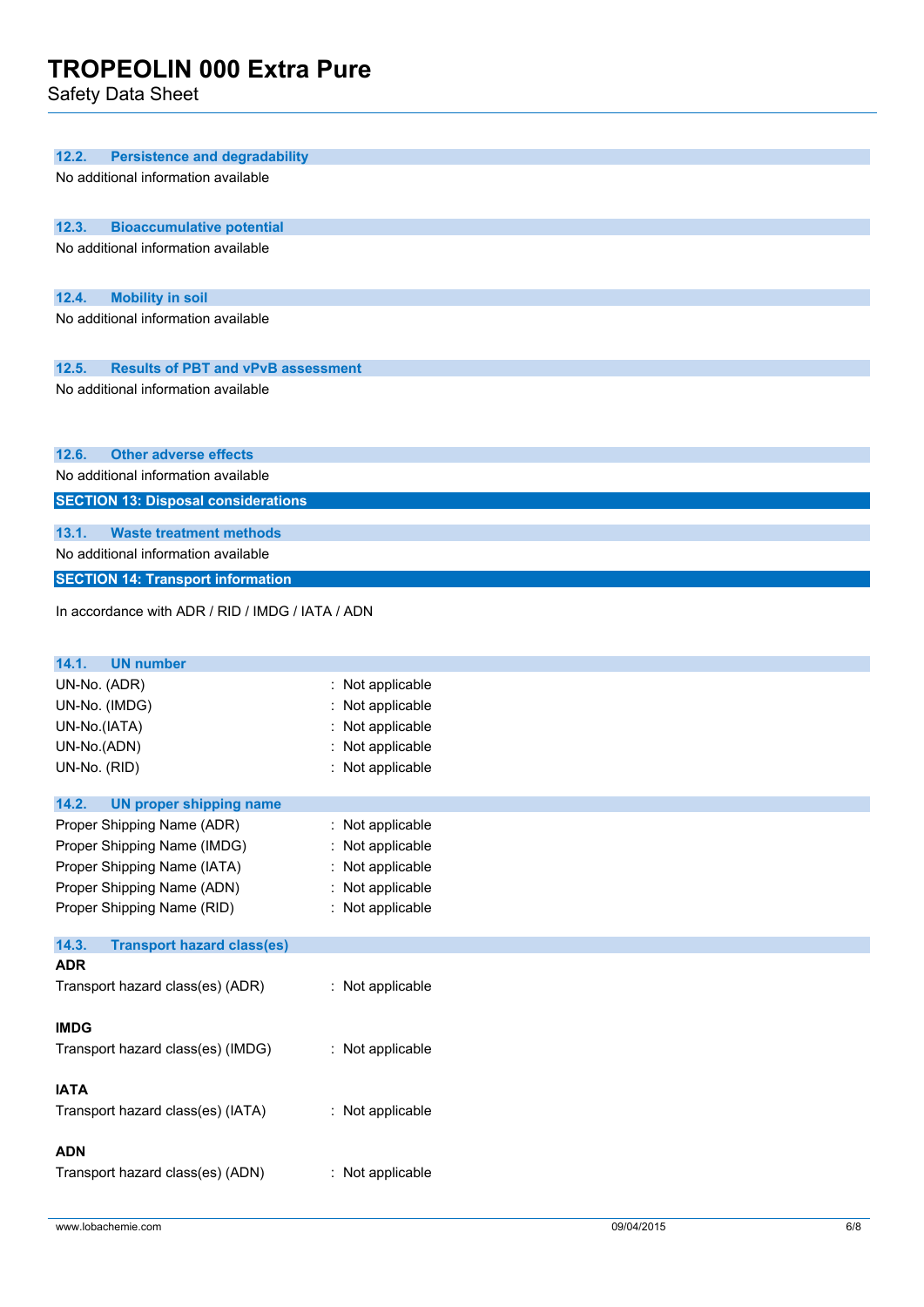Safety Data Sheet

| <b>RID</b>                            |                                          |
|---------------------------------------|------------------------------------------|
| Transport hazard class(es) (RID)      | $:$ Not applicable                       |
| 14.4.<br><b>Packing group</b>         |                                          |
| Packing group (ADR)                   | $:$ Not applicable                       |
| Packing group (IMDG)                  | : Not applicable                         |
| Packing group (IATA)                  | : Not applicable                         |
| Packing group (ADN)                   | : Not applicable                         |
| Packing group (RID)                   | : Not applicable                         |
| <b>Environmental hazards</b><br>14.5. |                                          |
| Dangerous for the environment         | : No                                     |
| Marine pollutant                      | : No                                     |
| Other information                     | : No supplementary information available |

| 14.6. | Special precautions for user |  |
|-------|------------------------------|--|
|       |                              |  |

#### **- Overland transport**

No data available

## **- Transport by sea**

No data available

## **- Air transport**

No data available

## **- Inland waterway transport**

No data available

## **- Rail transport**

No data available

**14.7. Transport in bulk according to Annex II of MARPOL 73/78 and the IBC Code**

Not applicable

**SECTION 15: Regulatory information**

**15.1. Safety, health and environmental regulations/legislation specific for the substance or mixture**

#### **15.1.1. EU-Regulations**

No REACH Annex XVII restrictions TROPEOLIN 000 Extra Pure is not on the REACH Candidate List TROPEOLIN 000 Extra Pure is not on the REACH Annex XIV List

#### **15.1.2. National regulations**

## **Germany**

12th Ordinance Implementing the Federal : Is not subject of the 12. BlmSchV (Hazardous Incident Ordinance)Immission Control Act - 12.BImSchV